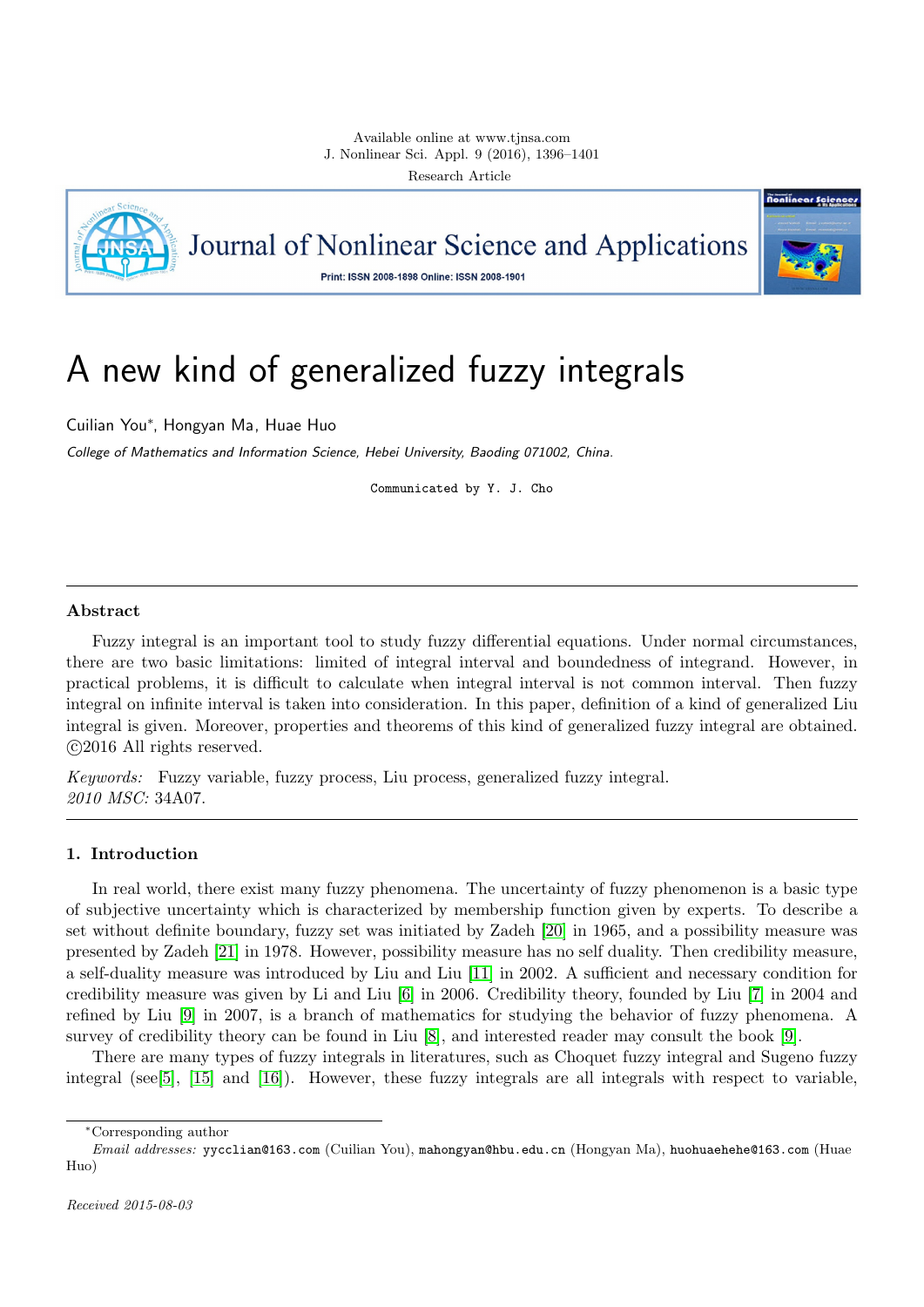which have any relationship with fuzzy process. To describe dynamic fuzzy phenomena, a fuzzy process (Liu process), a differential formula (Liu formula) and a fuzzy integral (Liu integral) were introduced by Liu [\[10\]](#page-5-10) in 2008. Here the fuzzy integral is the integral of fuzzy process with respect to Liu process.

As for Liu process, some researches concerning have been done. You, Huo and Wang [\[17\]](#page-5-11) extended Liu process, Liu integral and Liu formula to the case of multi-dimensional. Complex Liu process was studied by Qin and Wen[\[14\]](#page-5-12). Dai [\[2\]](#page-5-13) and Dai [\[3\]](#page-5-14) proposed Lipschitz continuity and reflection principle of Liu process. Some properties of Liu integral were studied by You and Wang [\[18\]](#page-5-15). You, Wang and Huo [\[19\]](#page-5-16) discussed existence and uniqueness theorems for some special fuzzy differential equations. Chen and Qin [\[1\]](#page-5-17) studied a new existence and uniqueness theorem for fuzzy differential equations, which is a general case. Liu process has also been applied to stock model and fuzzy finance. A basic stock model was proposed by Liu [\[10\]](#page-5-10), which is called Liu's stock model. Since then, fuzzy calculus was widely used in finance. Assumed that stock price is modeled by geometric Liu process, Qin and Li [\[13\]](#page-5-18) first deduced option pricing formula for European option. Most results concerning fuzzy finance were studied by Gao [\[4\]](#page-5-19), Peng [\[12\]](#page-5-20). Fuzzy process is also used in control fields by Zhu [\[22\]](#page-5-21).

The purpose of this paper is to discuss generalized fuzzy integral based on credibility theory. The structure of this paper is as follows: In Section [2](#page-1-0) of this paper, some concepts and results of Liu integral will be given as preliminaries. The definitions and properties of infinite Liu integral will be discussed in Section [3.](#page-2-0) In the end, a brief summary is given in Section [4.](#page-5-22)

## <span id="page-1-0"></span>2. Preliminaries

In the setting of credibility theory, let T be an index set,  $\Theta$  an empty set, P the power set of  $\Theta$  and Cr a credibility measure. Then  $(\Theta, \mathcal{P}, \mathbf{Cr})$  is called a credibility space. A fuzzy process  $X_t(\theta)$  is defined as a function from  $T \times (\Theta, \mathcal{P}, \text{Cr})$  to the set of real numbers, where t is time and  $\theta$  is a point in credibility space  $(\Theta, \mathcal{P}, \text{Cr})$ . In other words,  $X_t^*(\theta)$  is a fuzzy variable for each  $t^*$ ;  $X_t(\theta^*)$  is a function of t for any given  $\theta^* \in \Theta$ , such a function is called a sample path of  $X_t(\theta)$ . For simplicity, we use the symbol  $X_t$  to replace  $X_t(\theta)$  in the following sections.

A fuzzy process  $X_t$  is called continuous if the sample paths of  $X_t$  are all continuous functions of t for almost all  $\theta \in \Theta$ .

<span id="page-1-1"></span>**Definition 2.1** ([\[10\]](#page-5-10)). A fuzzy process  $C_t$  is said to be a Liu process if

(i) 
$$
C_0 = 0
$$
,

- (ii)  $C_t$  has stationary and independent increments,
- (iii) every increment  $C_{t+s} C_s$  is a normally distributed fuzzy variable with expected value  $et$  and variance  $\sigma^2 t^2$ , whose membership function is

$$
\mu(x) = 2\left(1 + \exp\left(\frac{\pi|x - et|}{\sqrt{6}\sigma t}\right)\right)^{-1}, \ -\infty < x < +\infty.
$$

The Liu process is said to be standard if  $e = 0$  and  $\sigma = 1$ .

<span id="page-1-2"></span>**Definition 2.2.** (Liu integral, [\[10\]](#page-5-10)) Let  $X_t$  be a fuzzy process and let  $C_t$  be a standard Liu process. For any partition of closed interval [a, b] with  $a = t_1 < t_2 < \cdots < t_{k+1} = b$ , the mesh is written as

$$
\triangle = \max_{1 \le i \le k} |t_{i+1} - t_i|.
$$

Then the Liu integral of  $X_t$  with respect to  $C_t$  is defined as follows,

$$
\int_{a}^{b} X_{t} dC_{t} = \lim_{\triangle \to 0} \sum_{i=1}^{k} X_{t_{i}} \cdot (C_{t_{i+1}} - C_{t_{i}})
$$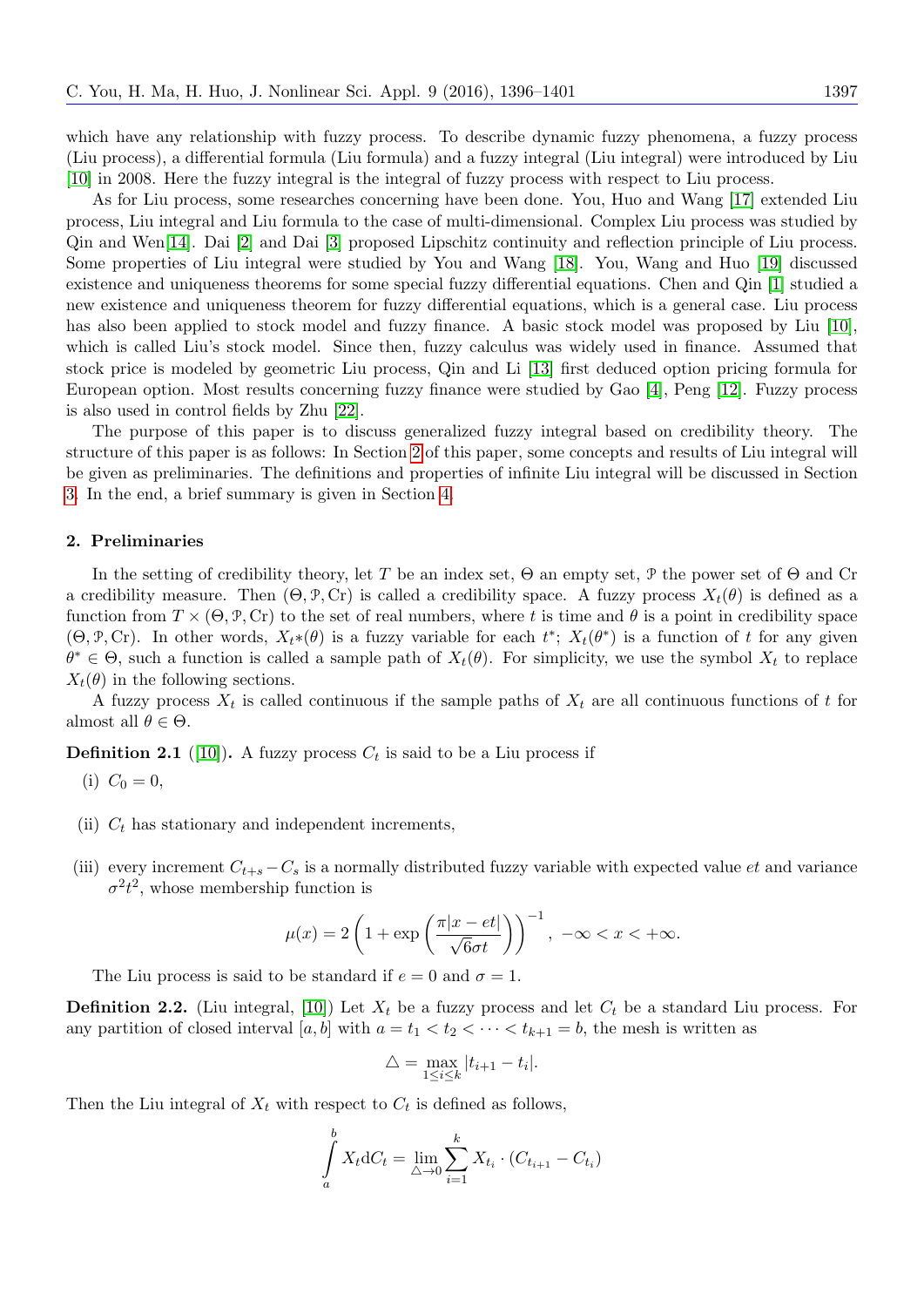provided that the limitation exists almost surely and is a fuzzy variable. In this case,  $X_t$  is called Liu integrable.

<span id="page-2-3"></span>**Theorem 2.3** (Liu Formula, [\[10\]](#page-5-10)). Let  $C_t$  be a standard Liu process and let  $h(t, x)$  be a continuously differentiable function. If fuzzy process  $X_t$  is given by  $dX_t = u_t dt + v_t dC_t$ , where  $u_t, v_t$  are absolutely integrable fuzzy process and Liu integrable fuzzy process, respectively. Define  $Y_t = h(t, X_t)$ . Then

$$
dY_t = \frac{\partial h}{\partial t}(t, X_t)dt + \frac{\partial h}{\partial x}(t, X_t)dX_t,
$$

which is called Liu formula.

<span id="page-2-1"></span>**Theorem 2.4** ([\[18\]](#page-5-15)). Let  $a < k < b$ . If fuzzy process  $X_t$  is Liu integrable on any closed interval [a, k] and  $[k, b]$ , then  $X_t$  is Liu integral for closed interval  $[a, b]$ , and

$$
\int_a^b X_t dC_t = \int_a^k X_t dC_t + \int_k^b X_t dC_t.
$$

<span id="page-2-2"></span>**Theorem 2.5** ([\[18\]](#page-5-15)). Let fuzzy process  $X_t$  and  $Y_t$  be Liu integrable on closed interval [a, b]. Then

$$
\int_{a}^{b} (k_1 X_t + k_2 Y_t) dC_t = k_1 \int_{a}^{b} X_t dC_t + k_2 \int_{a}^{b} X_t dC_t
$$

for any real numbers  $k_1$  and  $k_2$ .

#### <span id="page-2-0"></span>3. Infinite Liu Integral

This section aims to give the definition of infinite Liu integral and discuss some properties of infinite Liu integral.

**Definition 3.1.** Let  $X_t$  be a fuzzy process and let  $C_t$  be a standard Liu process. Suppose  $X_t$  is defined on interval  $[a, +\infty)$  and integrable on any finite closed interval  $[a, u]$  with respect to  $C_t$ . If the limitation

$$
\lim_{u \to +\infty} \int_{a}^{u} X_t dC_t = J(\theta)
$$

exists almost surely and is a fuzzy variable, then the limitation  $J(\theta)$  is called infinite Liu integral of fuzzy process  $X_t$  on interval  $[a, +\infty)$  (For short, infinite Liu integral). Denote

$$
\int_{a}^{+\infty} X_t \mathrm{d}C_t = J(\theta).
$$

In this case,  $\int_a^{+\infty} X_t dC_t$  is called convergent almost surely to  $J(\theta)$ .

On the contrary, if the limitation  $\lim_{u\to+\infty} \int_a^u X_t dC_t$  does not exist,  $\int_a^{+\infty} X_t dC_t$  is called divergent.

**Example 3.2.** Let  $C_t$  be a standard Liu process and  $C_t \to +\infty$  when  $t \to +\infty$ . Discuss the convergence of infinite Liu integral  $\int_0^{+\infty} \exp(-C_t) dC_t$ .

By using Liu formula, we have

$$
\operatorname{dexp}(-C_t) = \exp(-C_t)\operatorname{d}(-C_t),
$$

that is

$$
\int_0^{+\infty} \exp(-C_t) dC_t = -\int_0^{+\infty} \exp(-C_t) d(-C_t)
$$
  
= 
$$
-\int_0^{+\infty} \deg(-C_t) dC_t = -\lim_{u \to +\infty} \exp(-C_u) + 1 = 1.
$$

Thus infinite Liu integral  $\int_0^{+\infty} \exp(-C_t) dC_t$  is convergent almost surely.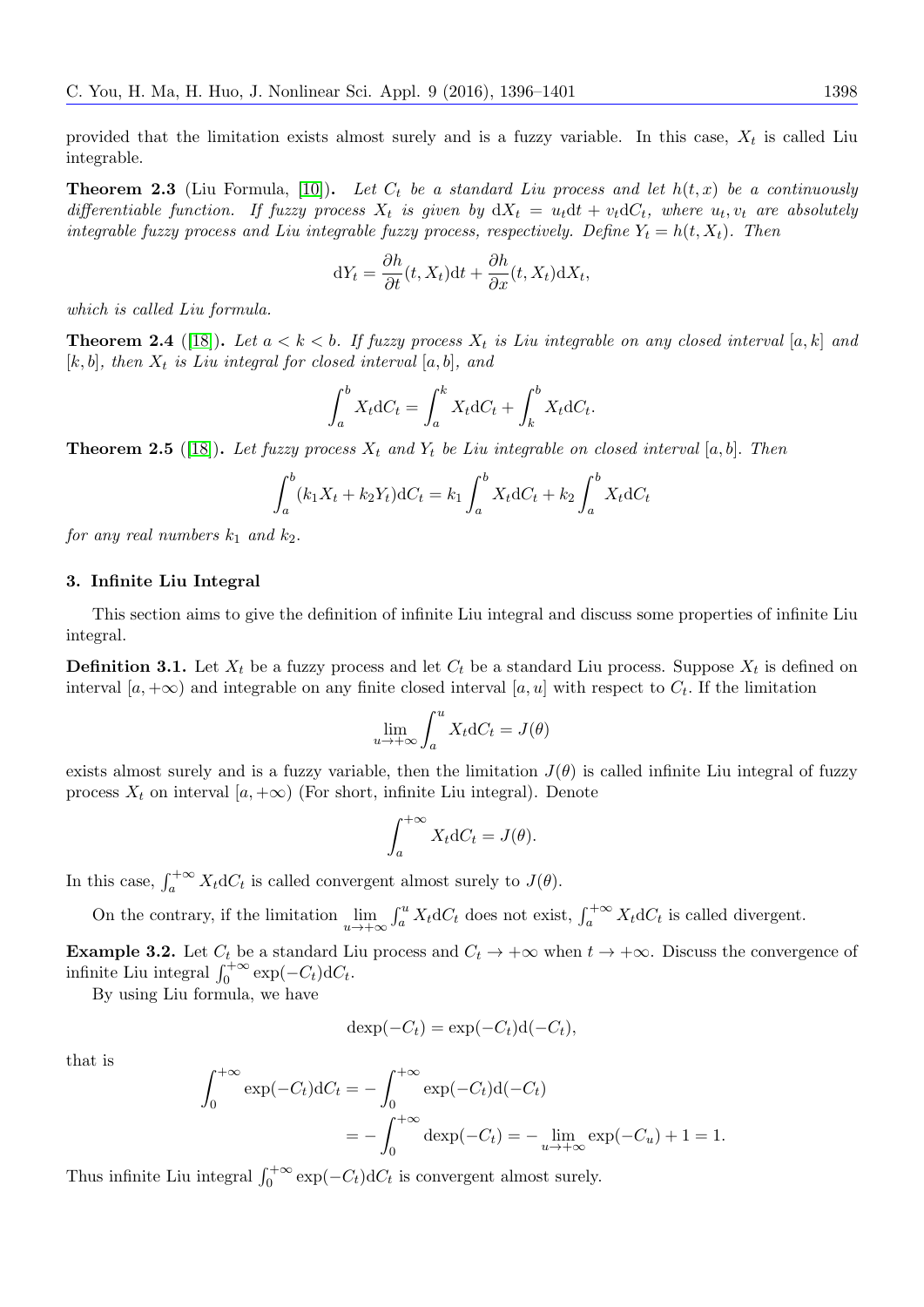**Example 3.3.** Let  $C_t$  be a standard Liu process. If  $t \to +\infty$ ,  $C_t \to +\infty$ , discuss the convergence of the following infinite Liu integral  $\int_0^{+\infty}$ 1  $1 + C_t^2$  $dC_t$ .

It follows from Liu formula that

d 
$$
\arctan C_t = \frac{1}{1 + C_t^2} dC_t,
$$

then

$$
\int_0^{+\infty} \frac{1}{1+C_t^2} dC_t = \int_0^{+\infty} d\arctan C_t = \lim_{u \to +\infty} \arctan C_u = \frac{\pi}{2},
$$

thus  $\int_0^{+\infty}$ 1  $1 + C_t^2$  $dC_t$  is convergent almost surely.

The definition shows that the convergence or divergence of infinite Liu integral  $\int_a^{+\infty} X_t dC_t$  is determined by the existence of limitation of Liu integral  $\lim_{u \to \infty} \int_a^u \overline{X}_t dC_t$ .

Next, some properties of infinite Liu integral will be derived.

**Theorem 3.4.** If infinite Liu integral  $\int_{a}^{+\infty} X_t dC_t$  is convergent almost surely, then there exists a fuzzy event A with  $C_r{A} = 1$  and a real number  $G \ge a$  such that for every  $\varepsilon(\theta) > 0$ , we have

$$
\left| \int_a^{u_2} X_t \mathrm{d}C_t - \int_a^{u_1} X_t \mathrm{d}C_t \right| = \left| \int_{u_1}^{u_2} X_t \mathrm{d}C_t \right| < \varepsilon(\theta),
$$

if  $u_1, u_2 > G$ , for each  $\theta \in A$ .

*Proof.* Since  $\int_a^{+\infty} X_t dC_t$  is convergent almost surely, denoting the limitation by  $J(\theta)$ , we know there exists a fuzzy event  $\overline{A}$  with  $\text{Cr}\{A\} = 1$  such that  $\lim_{G \to \infty} \int_a^G X_t dC_t = J(\theta)$  for each  $\theta \in A$ .

Fix  $\varepsilon(\theta) > 0$ , by the definition of limitation, there exists  $G \ge a$  such that

$$
\left|\int_{a}^{u_1} X_t \mathrm{d}C_t - J(\theta)\right| < \varepsilon(\theta), \left|\int_{a}^{u_2} X_t \mathrm{d}C_t - J(\theta)\right| < \varepsilon(\theta),
$$

when  $u_1 > G, u_2 > G$ , for each  $\theta \in A$ .

According to Theorem [2.4,](#page-2-1) we have

$$
\begin{aligned} \left| \int_{u_1}^{u_2} X_t \mathrm{d}C_t \right| &= \left| \int_a^{u_2} X_t \mathrm{d}C_t - \int_a^{u_1} X_t \mathrm{d}C_t \right| \\ &= \left| \int_a^{u_1} X_t \mathrm{d}C_t - J(\theta) - \int_a^{u_2} X_t \mathrm{d}C_t + J(\theta) \right| \\ &\leq \left| \int_a^{u_1} X_t \mathrm{d}C_t - J(\theta) \right| + \left| \int_a^{u_2} X_t \mathrm{d}C_t - J(\theta) \right| \\ &< 2\varepsilon(\theta). \end{aligned}
$$

The theorem is proved.

**Theorem 3.5.** Let  $C_t$  be a standard Liu process. If infinite Liu integral  $\int_a^{+\infty} X_t dC_t$  and  $\int_a^{+\infty} Y_t dC_t$  are both convergent almost surely, then infinite Liu integral  $\int_a^{+\infty} (k_1X_t + k_2Y_t) dC_t$  is convergent, and

$$
\int_a^{+\infty} (k_1 X_t + k_2 Y_t) dC_t = k_1 \int_a^{+\infty} X_t dC_t + k_2 \int_a^{+\infty} Y_t dC_t
$$

for any constant  $k_1$  and  $k_2$ .

 $\Box$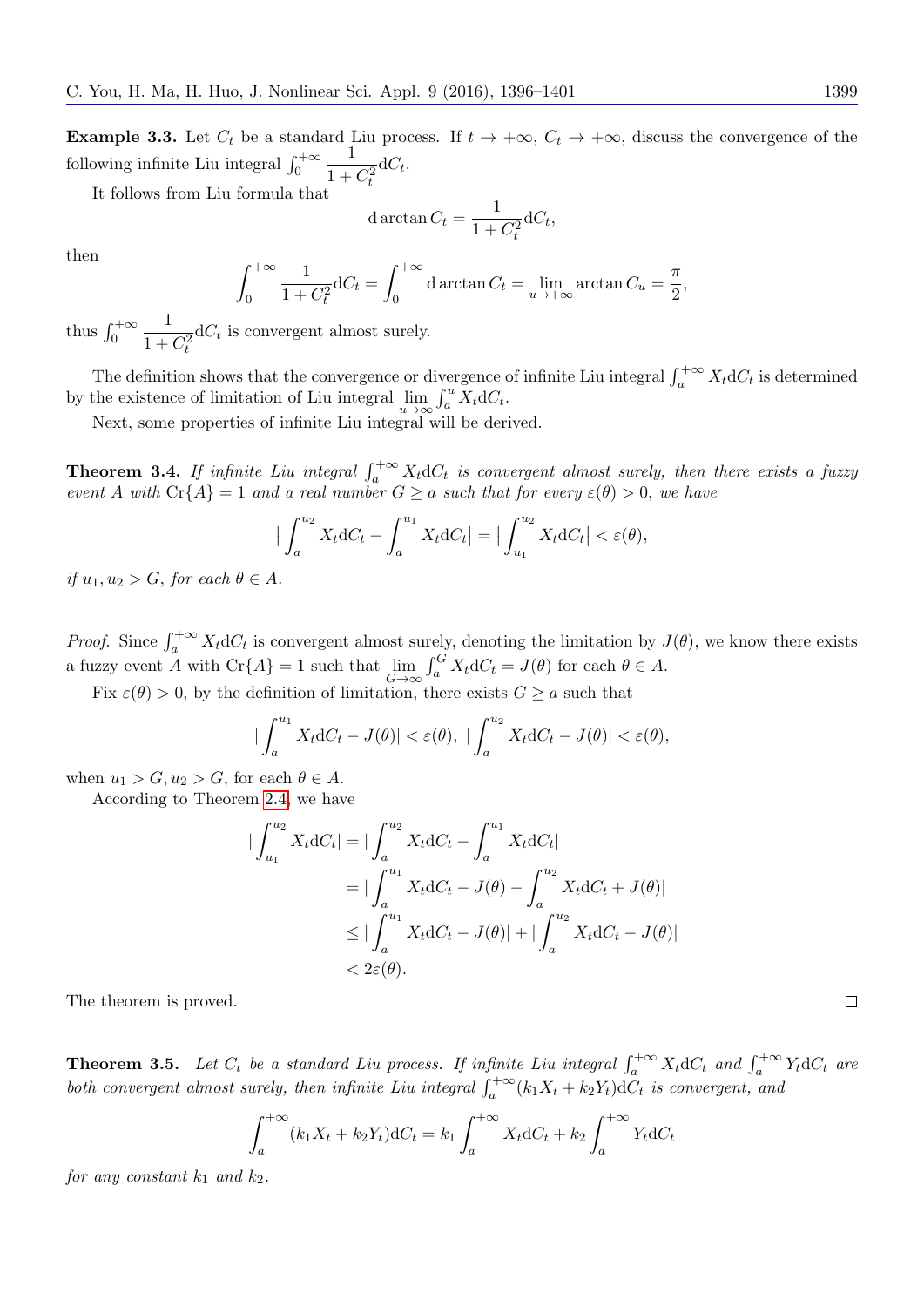*Proof.* Since infinite Liu integrals  $\int_a^{+\infty} X_t dC_t$  and  $\int_a^{+\infty} Y_t dC_t$  are both convergent almost surely, then  $\lim_{u\to\infty} \int_a^u X_t dC_t$  and  $\lim_{u\to\infty} \int_a^u Y_t dC_t$  exist. Let

$$
\lim_{u \to \infty} \int_{a}^{u} X_t dC_t = J(\theta), \lim_{u \to \infty} \int_{a}^{u} X_t dC_t = K(\theta).
$$

It follows from Theorem [2.5](#page-2-2) that

$$
\int_{a}^{+\infty} (k_1 X_t + k_2 Y_t) dC_t = \lim_{u \to \infty} \int_{u}^{+\infty} k_1 X_t dC_t + \lim_{u \to \infty} k_2 \int_{u}^{+\infty} Y_t dC_t
$$

$$
= k_1 \lim_{u \to \infty} \int_{u}^{+\infty} X_t dC_t + k_2 \lim_{u \to \infty} \int_{u}^{+\infty} Y_t dC_t
$$

$$
= k_1 J(\theta) + k_2 K(\theta).
$$

Hence

$$
\int_{a}^{+\infty} (k_1 X_t + k_2 Y_t) dC_t = k_1 \int_{a}^{+\infty} X_t dC_t + k_2 \int_{a}^{+\infty} Y_t dC_t
$$

The theorem is proved.

**Theorem 3.6.** Let  $X_t$  be Liu integrable fuzzy process on any finite closed interval [a, u], and  $a < b$ . Then infinite Liu integral  $\int_a^{+\infty} X_t dC_t$  and  $\int_b^{+\infty} X_t dC_t$  are convergent or divergent at the same time and

$$
\int_{a}^{+\infty} X_t dC_t = \int_{a}^{b} X_t dC_t + \int_{b}^{+\infty} X_t dC_t.
$$

Proof. It follows from the definition of infinite Liu integral and Theorem [2.4.](#page-2-1) that

$$
\int_{a}^{+\infty} X_t dC_t = \lim_{c \to +\infty} \int_{a}^{c} X_t dC_t
$$
\n
$$
= \lim_{c \to +\infty} (\int_{a}^{b} X_t dC_t + \int_{b}^{c} X_t dC_t)
$$
\n
$$
= \int_{a}^{b} X_t dC_t + \lim_{c \to +\infty} \int_{b}^{c} X_t dC_t
$$
\n
$$
= \int_{a}^{b} X_t dC_t + \int_{b}^{+\infty} X_t dC_t.
$$

.

The theorem is proved.

**Theorem 3.7.** Let  $C_t$  be a standard Liu process and  $F(t)$  be an absolutely continuous function. If  $\lim_{t\to+\infty} F(t)$ and  $\lim_{t\to+\infty} C_t$  exist, then

$$
\int_0^{+\infty} F(t) dC_t = \lim_{t \to +\infty} F(t)C_t - \int_0^{+\infty} C_t dF(t).
$$

*Proof.* Taking  $h(t, C_t) = F(t) dC_t$ , it follows from Liu Formula that

$$
d(F(t)C_t) = C_t dF(t) + F(t) dC_t.
$$

Thus

$$
\lim_{t \to +\infty} F(t)C_t = \int_0^{+\infty} \mathrm{d}(F(t)C_t) = \int_0^{+\infty} C_t \mathrm{d}F(t) + \int_0^{+\infty} F(t) \mathrm{d}C_t,
$$

that is

 $\int^{+\infty}$  $\mathbf{0}$  $F(t) dC_t = \lim_{t \to +\infty} F(t)C_t - \int_0^{+\infty}$  $\mathbf{0}$  $C_t dF(t)$ .

The theorem is proved.

 $\Box$ 

 $\Box$